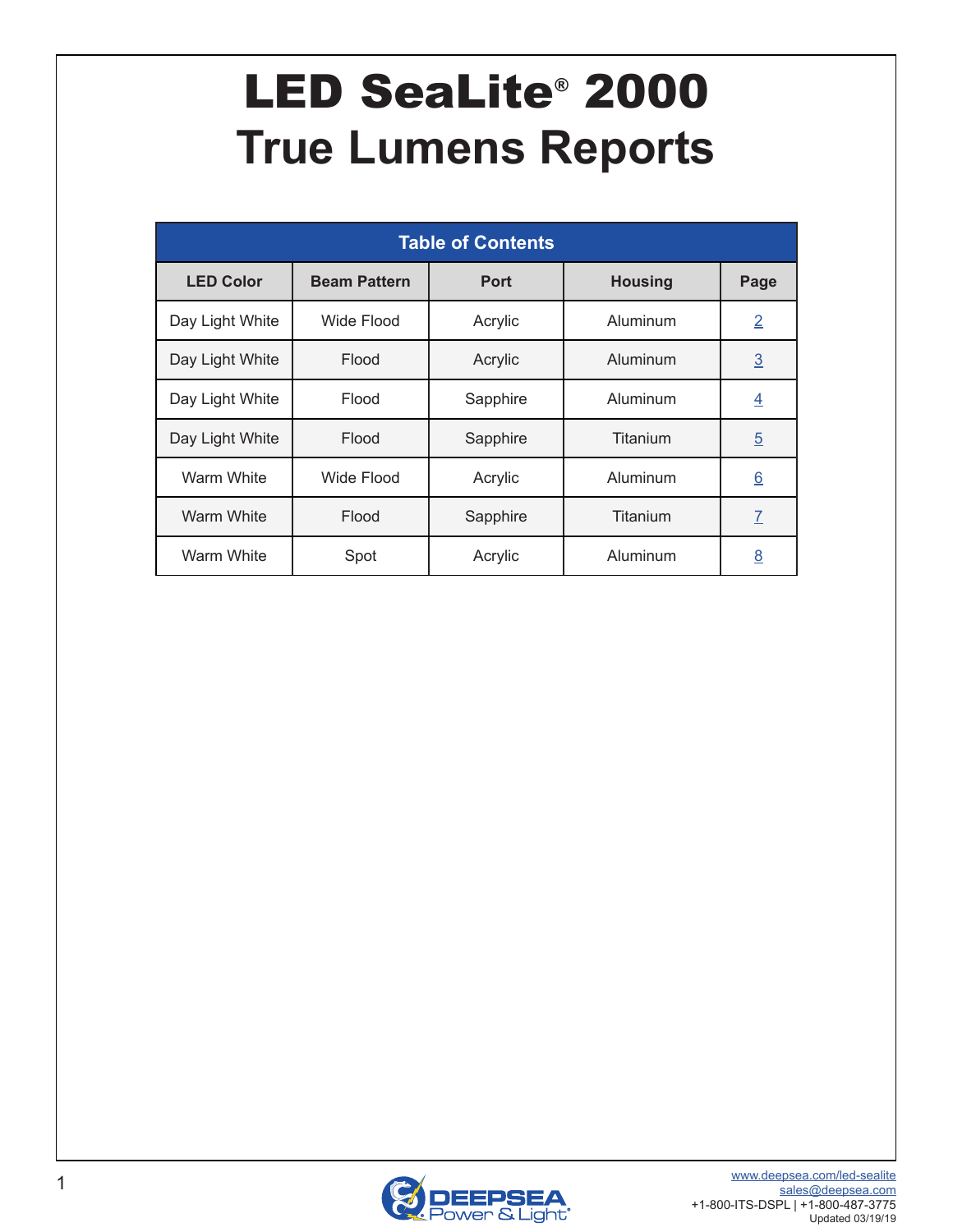<span id="page-1-0"></span>

| <b>TRUE LUMENS Report</b><br>Part Description | LSL-2000, Day Light White, Wide<br>Flood, Acrylic Port, Aluminum Housing |  |              |                         |  | EPS         |              |  |
|-----------------------------------------------|--------------------------------------------------------------------------|--|--------------|-------------------------|--|-------------|--------------|--|
| Serial Number                                 | Power &                                                                  |  |              |                         |  |             |              |  |
| <b>Operator Name</b>                          |                                                                          |  |              |                         |  |             |              |  |
| Date                                          |                                                                          |  |              |                         |  |             |              |  |
| Comments:                                     | <b>Final Lumen Measurement</b>                                           |  |              |                         |  |             |              |  |
| <b>Spectral Parameters</b>                    |                                                                          |  |              | <b>CIE Chromaticity</b> |  | $CRI = 72$  |              |  |
| Lumens                                        | 6343 Lm                                                                  |  | CIE x        | 0.3156                  |  | $R1 = 74.3$ | $R8 = 65.2$  |  |
| <b>CCT</b>                                    | 6426K                                                                    |  | CIE v        | 0.3173                  |  | $R2 = 73.7$ | $R9 = -11.4$ |  |
| <b>Radiant Power</b>                          | 17.98 W                                                                  |  | <b>CIE z</b> | 0.3671                  |  | $R3 = 71.0$ | $R10 = 35.8$ |  |
| Dominant Wavelength                           | 478 nm                                                                   |  | u prime      | 0.2044                  |  | $R4 = 74.8$ | $R11 = 76.6$ |  |
| Peak Wavelength                               | 444 nm                                                                   |  | v prime      | 0.4624                  |  | $R5 = 75.3$ | $R12 = 46.9$ |  |
| Purity                                        | 7.3                                                                      |  |              |                         |  | $R6 = 65.1$ | $R13 = 72.2$ |  |
|                                               |                                                                          |  |              |                         |  | $R7 = 76.2$ | $R14 = 83.3$ |  |
| <b>Radiant Plot</b>                           |                                                                          |  |              |                         |  |             |              |  |





ight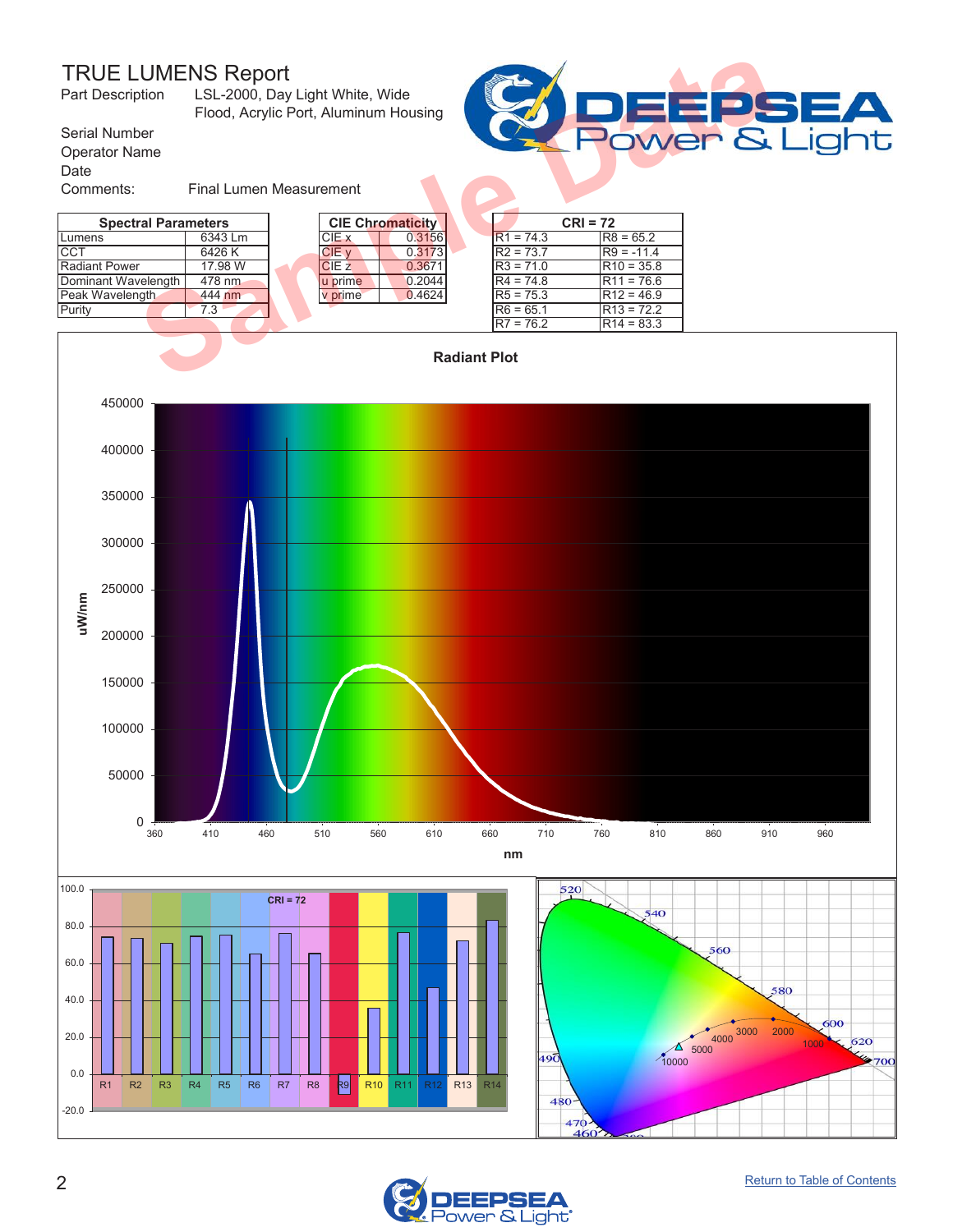<span id="page-2-0"></span>

| <b>TRUE LUMENS Report</b><br>LSL-2000, Day Light White, Flood,<br>Part Description<br>Acrylic Port, Aluminum Housing |                                 |  |              |                         |                     |             |              | E       |
|----------------------------------------------------------------------------------------------------------------------|---------------------------------|--|--------------|-------------------------|---------------------|-------------|--------------|---------|
| Serial Number                                                                                                        |                                 |  |              |                         |                     |             |              | Power & |
| <b>Operator Name</b><br>Date                                                                                         |                                 |  |              |                         |                     |             |              |         |
| Comments:                                                                                                            | <b>Final Lumens Measurement</b> |  |              |                         |                     |             |              |         |
| <b>Spectral Parameters</b>                                                                                           |                                 |  |              | <b>CIE Chromaticity</b> |                     |             | $CRI = 71.4$ |         |
| Lumens                                                                                                               | 11335 Lm                        |  | CIE x        | 0.3219                  |                     | $R1 = 72.9$ | $R8 = 63.7$  |         |
| CCT                                                                                                                  | 6028K                           |  | CIE v        | 0.3260                  |                     | $R2 = 73.5$ | $R9 = -15.0$ |         |
| <b>Radiant Power</b>                                                                                                 | 36.45 W                         |  | <b>CIE z</b> | 0.3522                  |                     | $R3 = 71.9$ | $R10 = 35.5$ |         |
| Dominant Wavelength                                                                                                  | 483 nm                          |  | u prime      | 0.2054                  |                     | $R4 = 74.0$ | $R11 = 74.9$ |         |
| Peak Wavelength                                                                                                      | 445 nm                          |  | v prime      | 0.4681                  |                     | $R5 = 73.8$ | $R12 = 44.9$ |         |
| Purity                                                                                                               | 4.4                             |  |              |                         |                     | $R6 = 64.6$ | $R13 = 71.3$ |         |
|                                                                                                                      |                                 |  |              |                         |                     | $R7 = 76.5$ | $R14 = 83.8$ |         |
|                                                                                                                      |                                 |  |              |                         | <b>Radiant Plot</b> |             |              |         |





٦Ė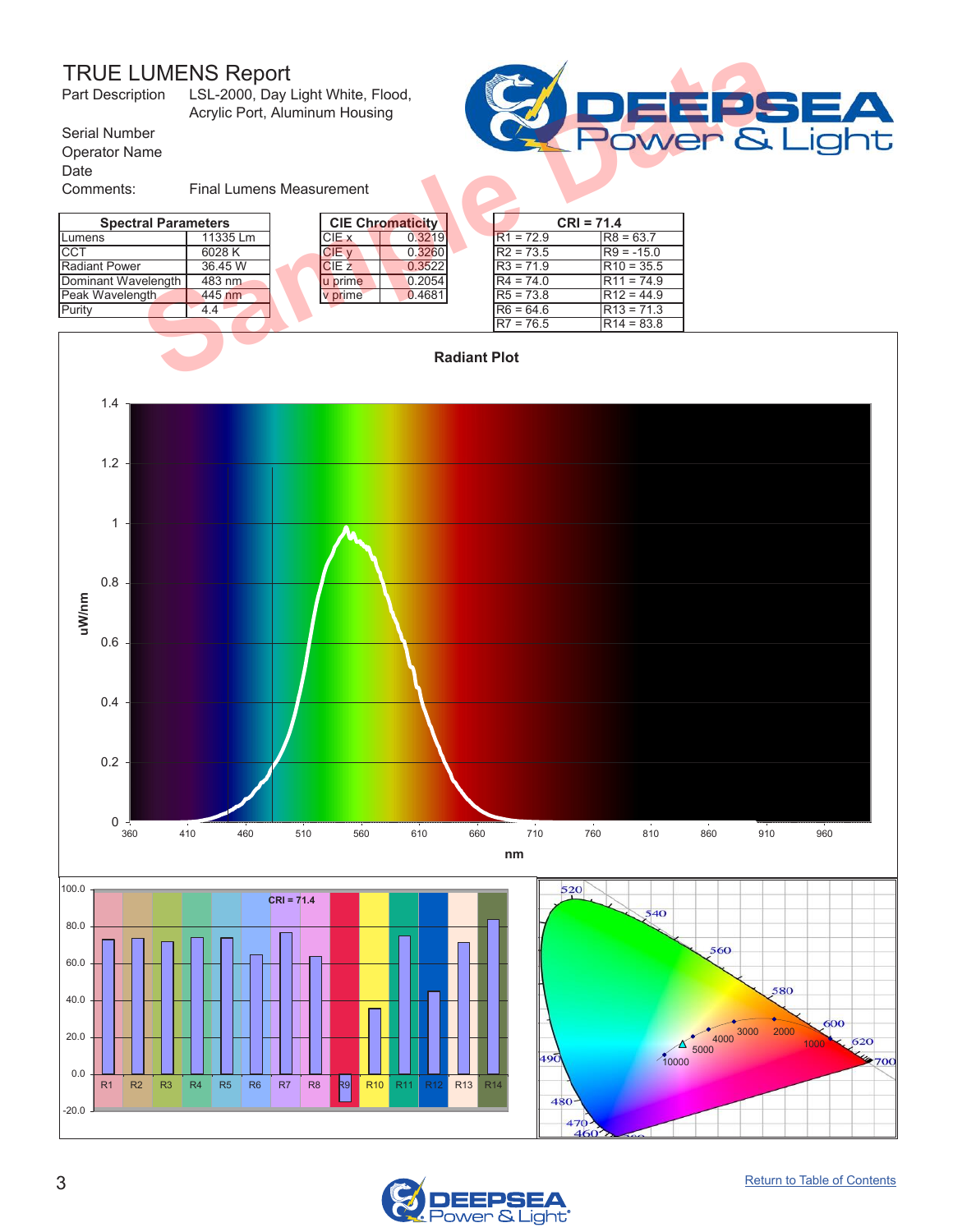<span id="page-3-0"></span>

| <b>TRUE LUMENS Report</b><br>LSL-2000, Day Light White, Flood,<br>Part Description<br>Sapphire Port, Aluminum Housing |                                 |  |                  |                         |  |             |              | <b>Second</b> |
|-----------------------------------------------------------------------------------------------------------------------|---------------------------------|--|------------------|-------------------------|--|-------------|--------------|---------------|
| Serial Number                                                                                                         | Power &                         |  |                  |                         |  |             |              |               |
| <b>Operator Name</b>                                                                                                  |                                 |  |                  |                         |  |             |              |               |
| Date                                                                                                                  |                                 |  |                  |                         |  |             |              |               |
| Comments:                                                                                                             | <b>Final Lumens Measurement</b> |  |                  |                         |  |             |              |               |
| <b>Spectral Parameters</b>                                                                                            |                                 |  |                  | <b>CIE Chromaticity</b> |  |             | $CRI = 71.2$ |               |
| Lumens                                                                                                                | 9702 Lm                         |  | CIE x            | 0.3257                  |  | $R1 = 72.1$ | $R8 = 62.2$  |               |
| <b>CCT</b>                                                                                                            | 5817 K                          |  | CIE v            | 0.3323                  |  | $R2 = 73.5$ | $R9 = -18.7$ |               |
| <b>Radiant Power</b>                                                                                                  | 28.93 W                         |  | CIE <sub>z</sub> | 0.3420                  |  | $R3 = 73.3$ | $R10 = 36.3$ |               |
| Dominant Wavelength                                                                                                   | 490 nm                          |  | u prime          | 0.2056                  |  | $R4 = 73.6$ | $R11 = 74.7$ |               |
| Peak Wavelength                                                                                                       | 444 nm                          |  | v prime          | 0.4720                  |  | $RS = 73.2$ | $R12 = 46.4$ |               |
| Purity                                                                                                                | 2.5                             |  |                  |                         |  | $R6 = 65.1$ | $R13 = 70.6$ |               |
|                                                                                                                       |                                 |  |                  |                         |  | $R7 = 76.3$ | $R14 = 84.7$ |               |
| <b>Radiant Plot</b>                                                                                                   |                                 |  |                  |                         |  |             |              |               |





ight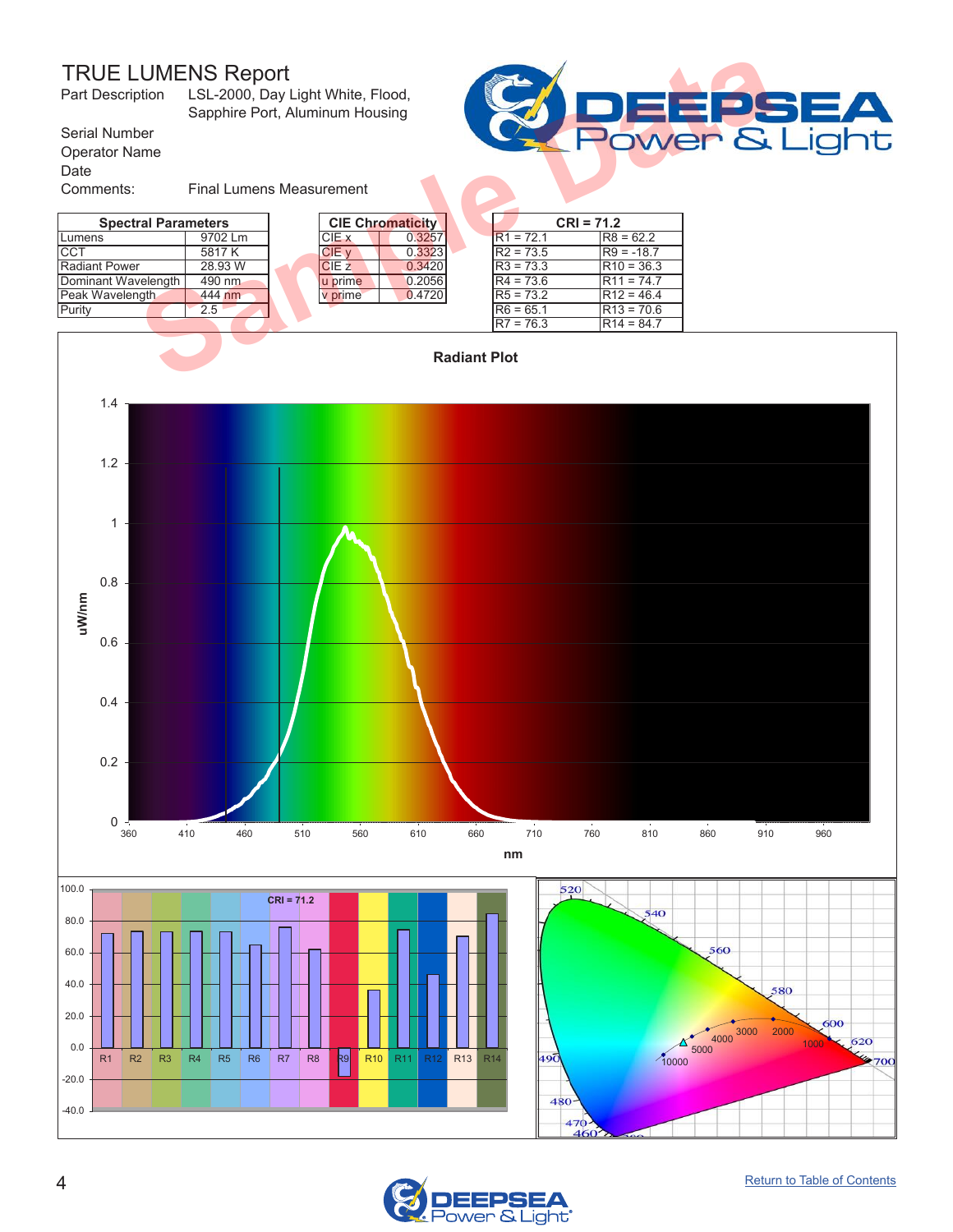<span id="page-4-0"></span>

| Part Description                              | <b>TRUE LUMENS Report</b><br>LSL-2000, Day Light White, Flood,<br>Sapphire Port, Titanium Housing |  |              |                         |                     |             |            |              | E       |
|-----------------------------------------------|---------------------------------------------------------------------------------------------------|--|--------------|-------------------------|---------------------|-------------|------------|--------------|---------|
| Serial Number<br><b>Operator Name</b><br>Date |                                                                                                   |  |              |                         |                     |             |            |              | Power & |
| Comments:                                     | <b>Final Lumens Measurement</b>                                                                   |  |              |                         |                     |             |            |              |         |
| <b>Spectral Parameters</b>                    |                                                                                                   |  |              | <b>CIE Chromaticity</b> |                     |             | $CRI = 71$ |              |         |
| Lumens                                        | 9696 Lm                                                                                           |  | CIE x        | 0.3268                  |                     | $R1 = 71.4$ |            | $R8 = 61.4$  |         |
| CCT                                           | 5759K                                                                                             |  | CIE v        | 0.3353                  |                     | $R2 = 73.5$ |            | $R9 = -21.2$ |         |
| <b>Radiant Power</b>                          | 28.74 W                                                                                           |  | <b>CIE z</b> | 0.3379                  |                     | $R3 = 74.0$ |            | $R10 = 36.5$ |         |
| Dominant Wavelength                           | 496 nm                                                                                            |  | u prime      | 0.2052                  |                     | $R4 = 73.4$ |            | $R11 = 73.9$ |         |
| Peak Wavelength                               | 444 nm                                                                                            |  | v prime      | 0.4737                  |                     | $R5 = 72.6$ |            | $R12 = 45.9$ |         |
| Purity                                        | 2                                                                                                 |  |              |                         |                     | $R6 = 65.1$ |            | $R13 = 70.2$ |         |
|                                               |                                                                                                   |  |              |                         |                     | $R7 = 76.7$ |            | $R14 = 85.1$ |         |
|                                               |                                                                                                   |  |              |                         | <b>Radiant Plot</b> |             |            |              |         |





٦t

iah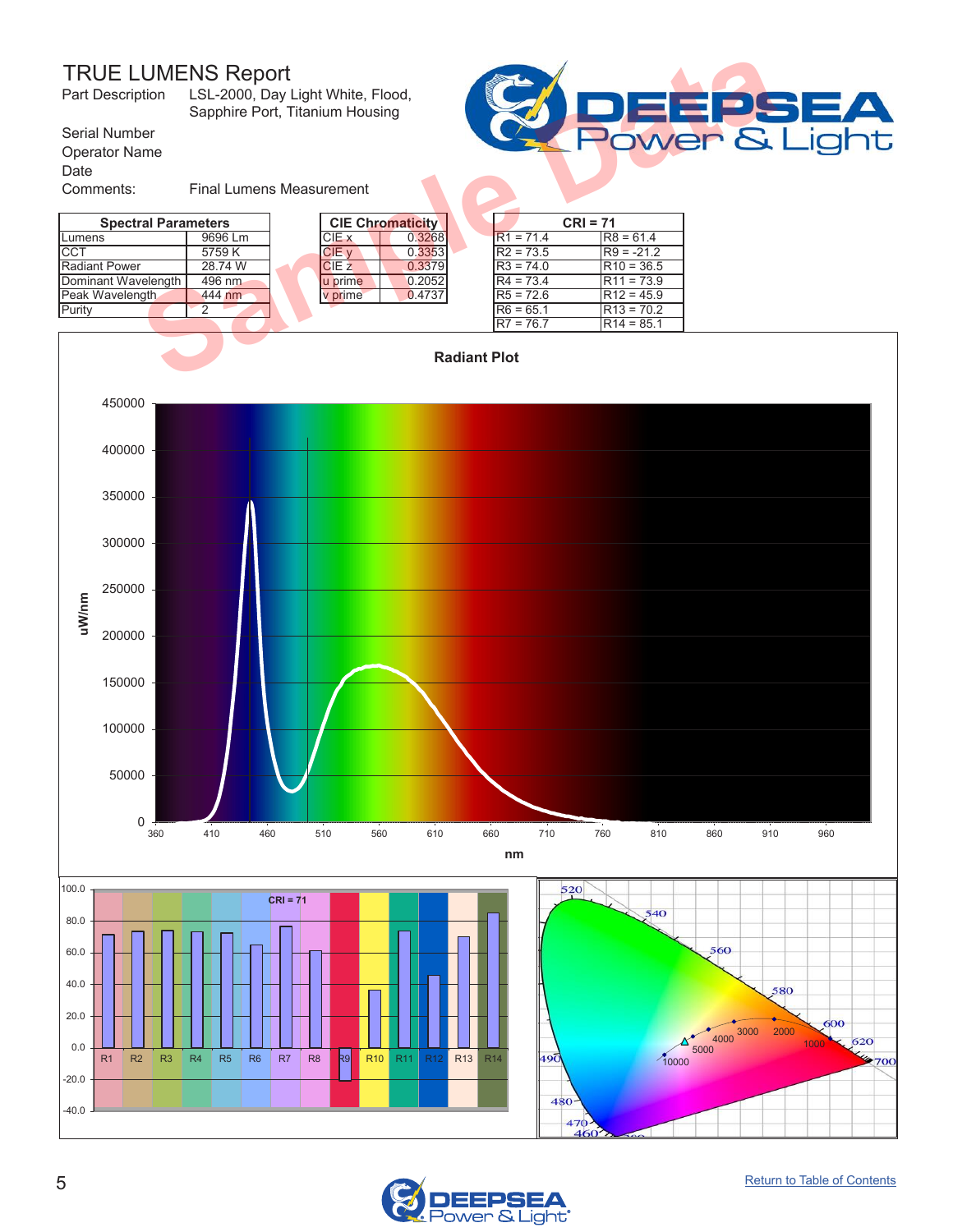

<span id="page-5-0"></span>

| <b>TRUE LUMENS Report</b><br>Part Description<br>LSL-2025, Warm White, Wide Flood,<br>Acrylic Port, Aluminum Housing |                                 |  |         |                         |  |             |                    | H |
|----------------------------------------------------------------------------------------------------------------------|---------------------------------|--|---------|-------------------------|--|-------------|--------------------|---|
| Serial Number                                                                                                        |                                 |  |         |                         |  |             | <b>POWER &amp;</b> |   |
| <b>Operator Name</b>                                                                                                 |                                 |  |         |                         |  |             |                    |   |
| Date                                                                                                                 |                                 |  |         |                         |  |             |                    |   |
| Comments:                                                                                                            | <b>Final Lumens Measurement</b> |  |         |                         |  |             |                    |   |
| <b>Spectral Parameters</b>                                                                                           |                                 |  |         | <b>CIE Chromaticity</b> |  |             | $CRI = 81.7$       |   |
| Lumens                                                                                                               | 5652 Lm                         |  | CIE x   | 0.4276                  |  | $R1 = 80.0$ | $R8 = 61.5$        |   |
| ICCT                                                                                                                 | 3139 K                          |  | CIE v   | 0.4013                  |  | $R2 = 88.1$ | $R9 = 8.6$         |   |
| <b>Radiant Power</b>                                                                                                 | 17.35 W                         |  | CIEZ    | 0.1710                  |  | $R3 = 94.9$ | $R10 = 72.1$       |   |
| Dominant Wavelength                                                                                                  | 582 nm                          |  | u prime | 0.2457                  |  | $R4 = 80.6$ | $R11 = 78.9$       |   |
| Peak Wavelength                                                                                                      | 599 nm                          |  | v prime | 0.5189                  |  | $RS = 79.5$ | $R12 = 66.2$       |   |
| Purity                                                                                                               | 49                              |  |         |                         |  | $R6 = 84.4$ | $R13 = 81.6$       |   |
|                                                                                                                      |                                 |  |         |                         |  | $R7 = 84.7$ | $R14 = 96.9$       |   |
| <b>Radiant Plot</b>                                                                                                  |                                 |  |         |                         |  |             |                    |   |



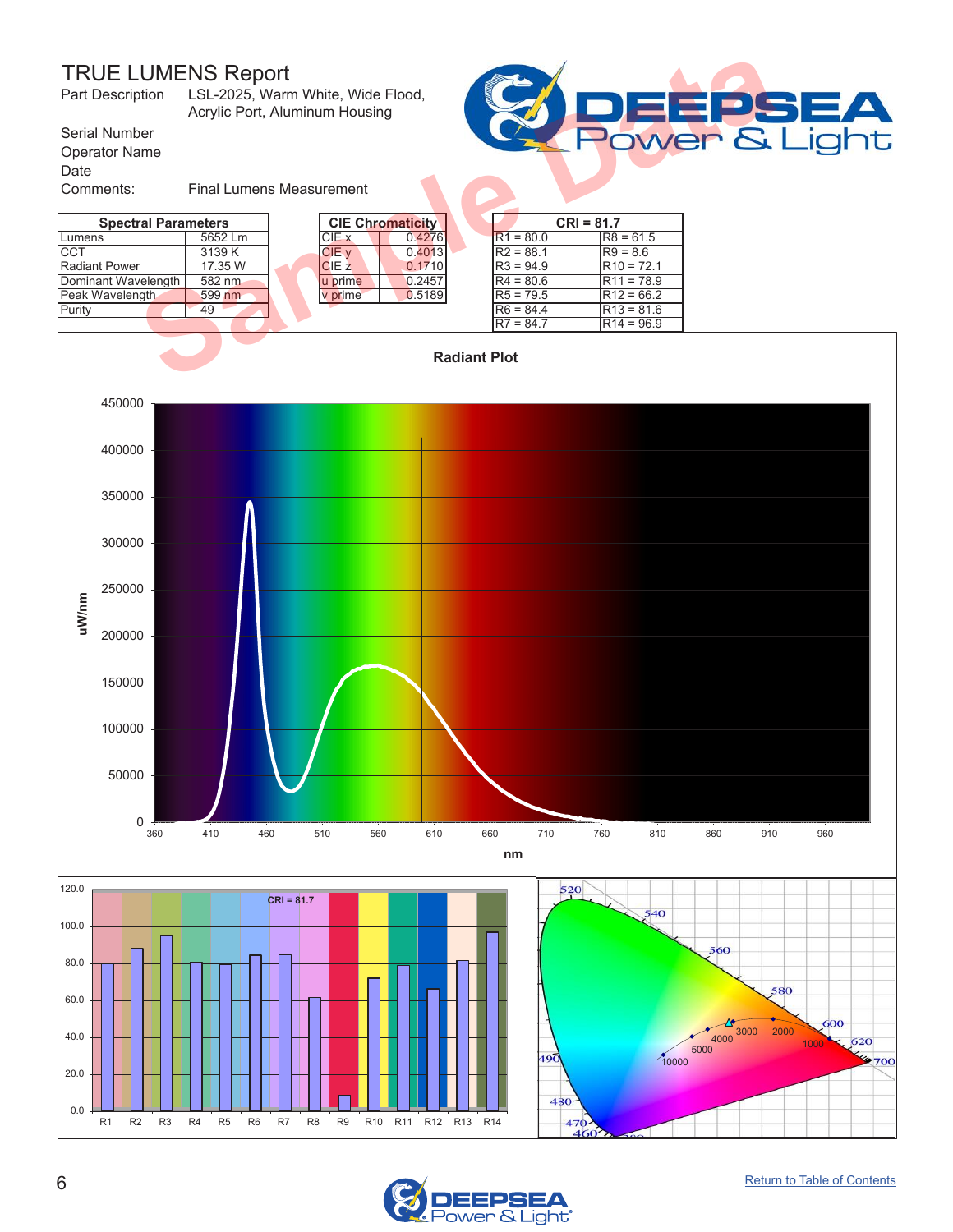| E.<br>A<br>ower & Liaht |
|-------------------------|
|                         |
|                         |

<span id="page-6-0"></span>

| <b>TRUE LUMENS Report</b><br>LSL-2000, Warm White, Flood,<br>Part Description<br>Sapphire Port, Titanium Housing |                         |  |                  |                         |             |              |  |
|------------------------------------------------------------------------------------------------------------------|-------------------------|--|------------------|-------------------------|-------------|--------------|--|
| Serial Number                                                                                                    |                         |  |                  |                         |             | Power &      |  |
| <b>Operator Name</b>                                                                                             |                         |  |                  |                         |             |              |  |
| Date                                                                                                             |                         |  |                  |                         |             |              |  |
| Comments:                                                                                                        | <b>Final Lumen Test</b> |  |                  |                         |             |              |  |
| <b>Spectral Parameters</b>                                                                                       |                         |  |                  | <b>CIE Chromaticity</b> |             | $CRI = 80.8$ |  |
| Lumens                                                                                                           | 8016 Lm                 |  | CIE x            | 0.4227                  | $R1 = 79.1$ | $R8 = 60.6$  |  |
| <b>CCT</b>                                                                                                       | 3181 K                  |  | CIE v            | 0.3954                  | $R2 = 87.1$ | $R9 = 5.8$   |  |
| <b>Radiant Power</b>                                                                                             | 24.75 W                 |  | CIE <sub>z</sub> | 0.1819                  | $R3 = 93.6$ | $R10 = 69.7$ |  |
| Dominant Wavelength                                                                                              | 582 nm                  |  | u prime          | 0.2451                  | $R4 = 80.0$ | $R11 = 78.5$ |  |
| Peak Wavelength                                                                                                  | 599 nm                  |  | v prime          | 0.5158                  | $R5 = 78.9$ | $R12 = 67.7$ |  |
| Purity                                                                                                           | 45.8                    |  |                  |                         | $R6 = 83.0$ | $R13 = 80.5$ |  |
|                                                                                                                  |                         |  |                  |                         | $R7 = 83.7$ | $R14 = 96.1$ |  |
| <b>Radiant Plot</b>                                                                                              |                         |  |                  |                         |             |              |  |